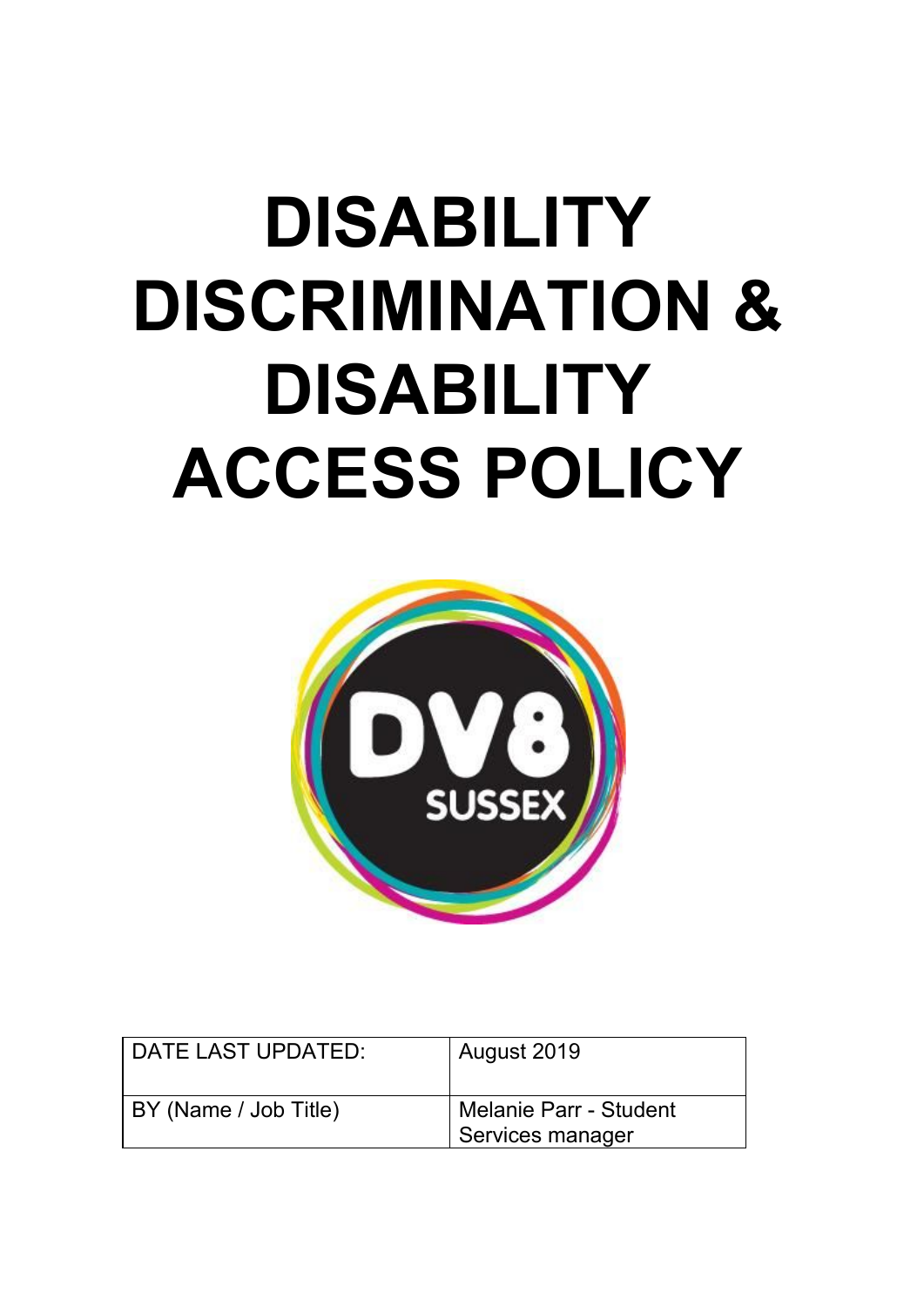## **DISABILITY DISCRIMINATION AND DISABILITY ACCESS POLICY**

#### **Employees with a disability**

- Dv8 Sussex welcomes applicants for all positions irrespective of disability status
- Dv8 Sussex strives to comply with the Disability Rights Commission Act 1999 and the Disability Discrimination Act 1995 at all times.
- Dv8 Sussex observes the definition of a disabled person as a person with 'physical or mental impairment that has a substantial long-term adverse effect on his or her ability to carry out normal day-to-day activities' (Equalities Act, 2010).

#### **When recruiting new staff, Dv8 Sussex will:**

- Avoid Assumptions consider ways of being flexible in accommodating a disabled employee
- Consider home or flexible working as an option
- Check that adverts do not discriminate against disabled employees
- Carry out interviews at accessible venues
- Ensure that selection criteria do not disadvantage applicants with disabilities

#### **When training and inducting new staff, Dv8 Sussex will:**

- Make sure that the environment is suitable for a disabled colleague and facilities are readily available
- Explore any potential modifications to the environment or building needed to support a disabled colleague (including grants that may be available to fund or part fund these costs)
- Consider any specific additional training needs as part of the employees induction
- Make sure a thorough risk assessment is in place as is reviewed as part of the PDR or 1 to 1 review process.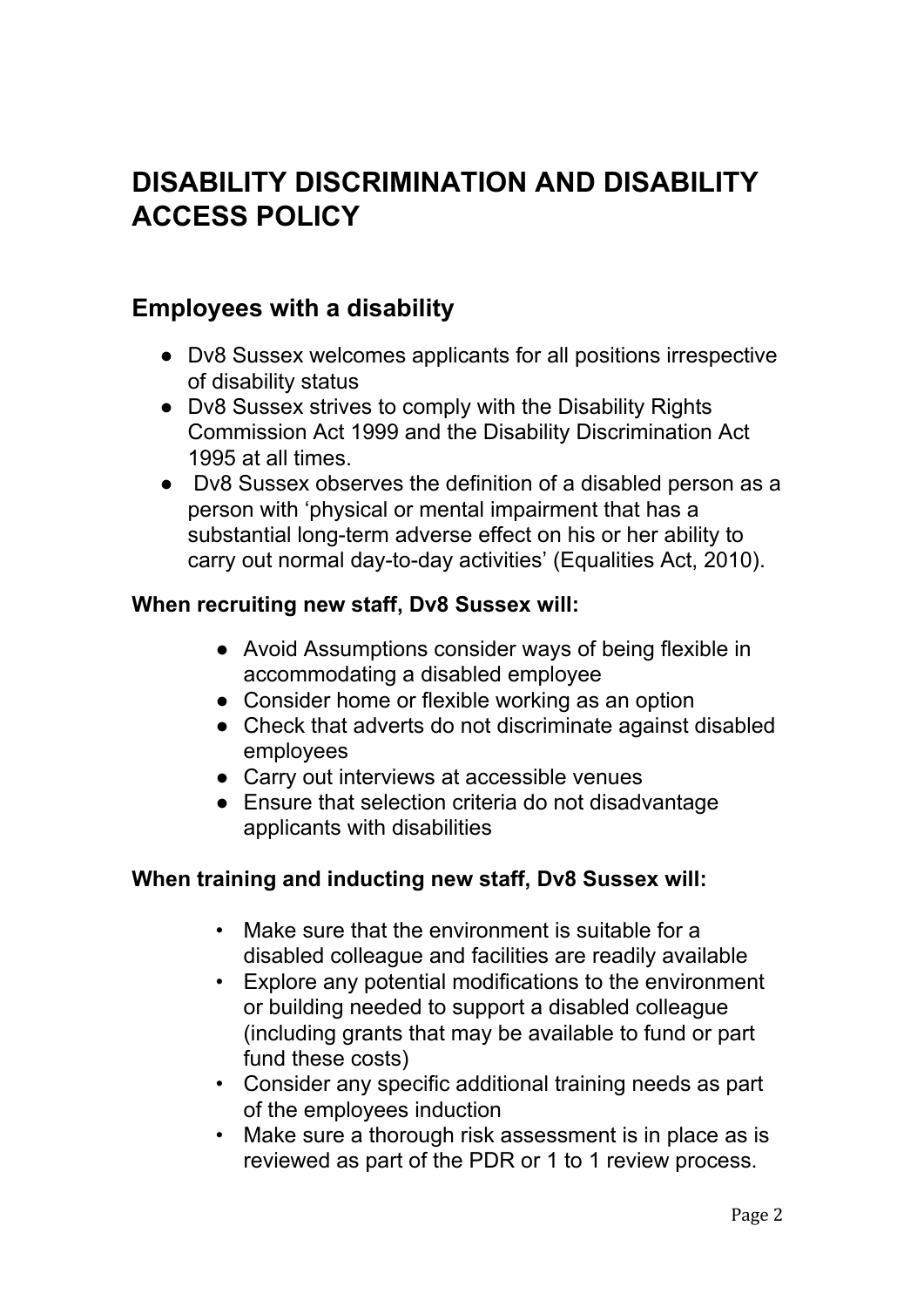- Make sure that specific arrangements are covered for evacuation in the event of an emergency or evacuation drill (these are covered in more detail in the Fire Safety Policy)
- Pay particular attention to the introduction of colleagues and assess what practical support can be offered to enable the disabled person to function as effectively as possible
- All staff complete mandatory Equalities and Diversity training as part of their induction

#### **Day-to-day arrangements**

- It is our policy to treat all employees to equal pay and remuneration
- Career development must be based on the same criteria as able-bodied employees
- In assessing if disciplinary action is appropriate, consideration should be given to any mitigating circumstances in relation to the person's disability
- The same redundancy criteria applies to all employees regardless of disability status

#### **Health and welfare**

As part of the induction process a documented risk assessment should be undertaken which is specific to the disabled employee. Consideration should be given to:

- Type and nature of disability
- Recommended alterations to the employees environment
- Any issues relating to their disability to be aware of on a day to day basis.- e.g access to kitchen, need for regular breaks, medication to be taken etc.
- Consent should be obtained from the employee as to what extent his/her disability should be shared with other colleagues. ( this is especially true if it is not a visible disability)
- Any specific work apparatus to ensure that the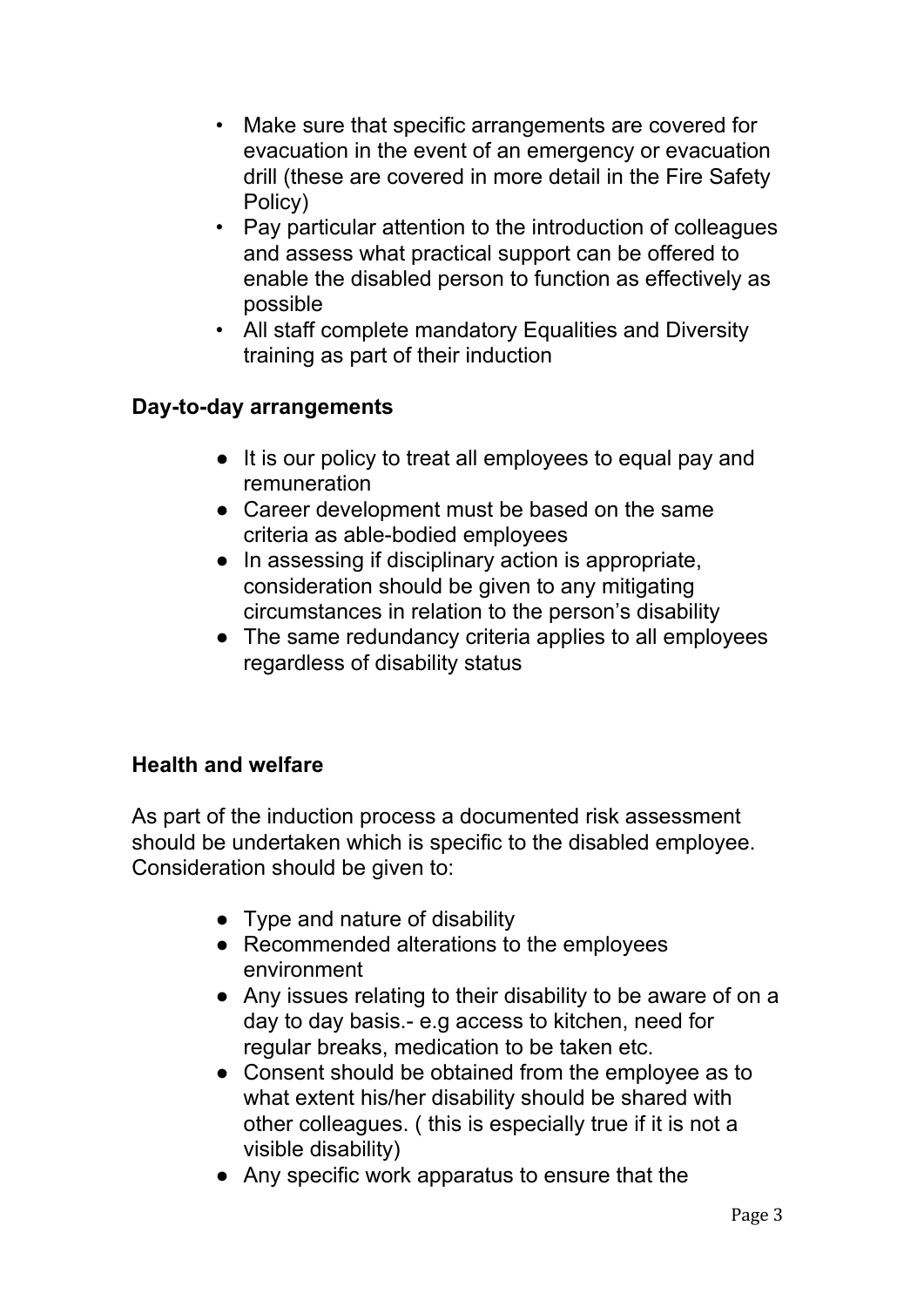employee can carry out their work effectively.

- Arrangements in the case of evacuation of the building
- Parts of the building where access will be limited or difficult to remove barriers

## **Disabled Visitors and Students**

- Dv8 Sussex welcomes disabled visitors and students and endeavours not to treat them less favourably than anyone else
- DV8 buildings have a number of physical barriers that may put prospective students at a disadvantage . Where practical Dv8 will reasonable adjust buildings to accommodate the needs of students with disabilities
- The Bexhill site has disabled access on the ground floor as well as a disabled loo. ( PLease note the new site has these features too.
- On arrival, all disabled visitors shall be made aware of the Dv8 signing in procedure and staff who are involved in the evacuation procedure should be made aware of their presence too.
- Staff should ask the person 'if there is anything that they may need on arrival

## **Disability Access**

Dv8 Sussex aims to have a culture of inclusion for all students

All staff and students at the college are expected to comply with implementing this policy, and this is further detailed in the Dv8 Sussex Equality & Diversity Policy.

#### **When considering access for disabled people, Dv8 Sussex will:**

• Provide an inclusive environment which facilitates the disclosure of a disability, giving staff and students the opportunity to realise their full potential;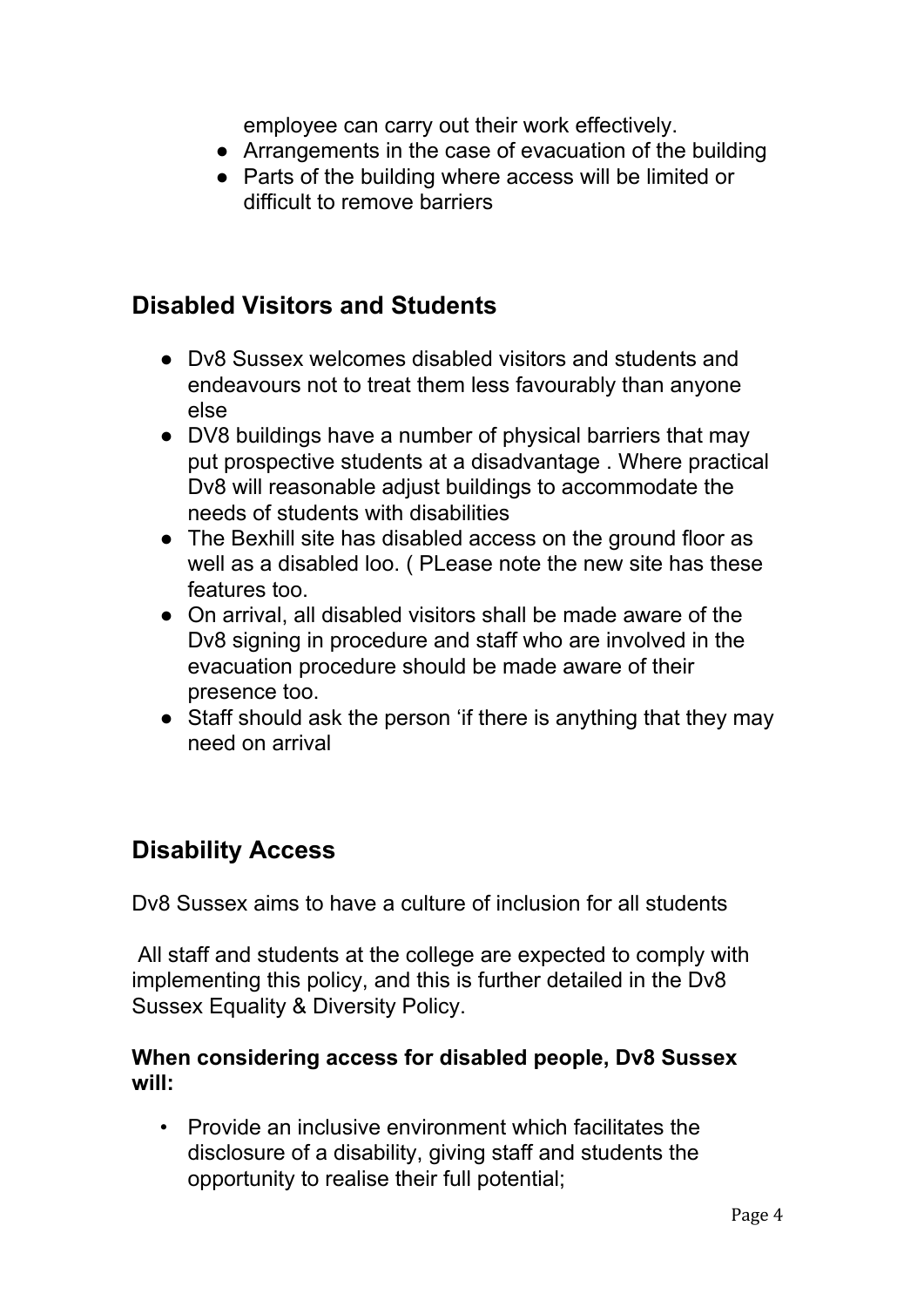- to provided fair and equal treatment to all staff and students;
- to comply with the legislative requirements under the Equality Act (2010) and, in particular, the need to avoid discrimination and provide reasonable adjustments for disabled staff and students
- To ensure that the learning experience of any disabled students is comparable to their peers

## **Policy Statement**

Dv8 Sussex will ensure that:

- the requirements of those students who disclose a disability are assessed on an individual basis;
- that all discussions and information regarding a disability or specific learning difficulty are treated in a highly confidential manner and in accordance with the Data Protection Act; and also consult with individual should they wish to share information with the wider staff team and support ways of doing that.
- in the case of non-standard adjustments for disabled students- Curriculum Area Leads should meet to ensure consistency of approach and adjustment to ensure the quality of teaching and learning is maintained and the necessary resources are available

#### **Procedure**

- A disabled student is encouraged to disclose their disability as soon as possible on application or enrolment; a prospective student is requested to provide any details of learning difficulties, disability or access requirements.
- The Centre Manager will discuss any support needs with a student who has disclosed a disability.
- A student is usually required to provide written evidence of their disability such and Education Health Care Plan (EHCP) or medical professional report. Although these are not always available . If not provided staff should work with the students and parents carers as appropriate to meet the needs of the student